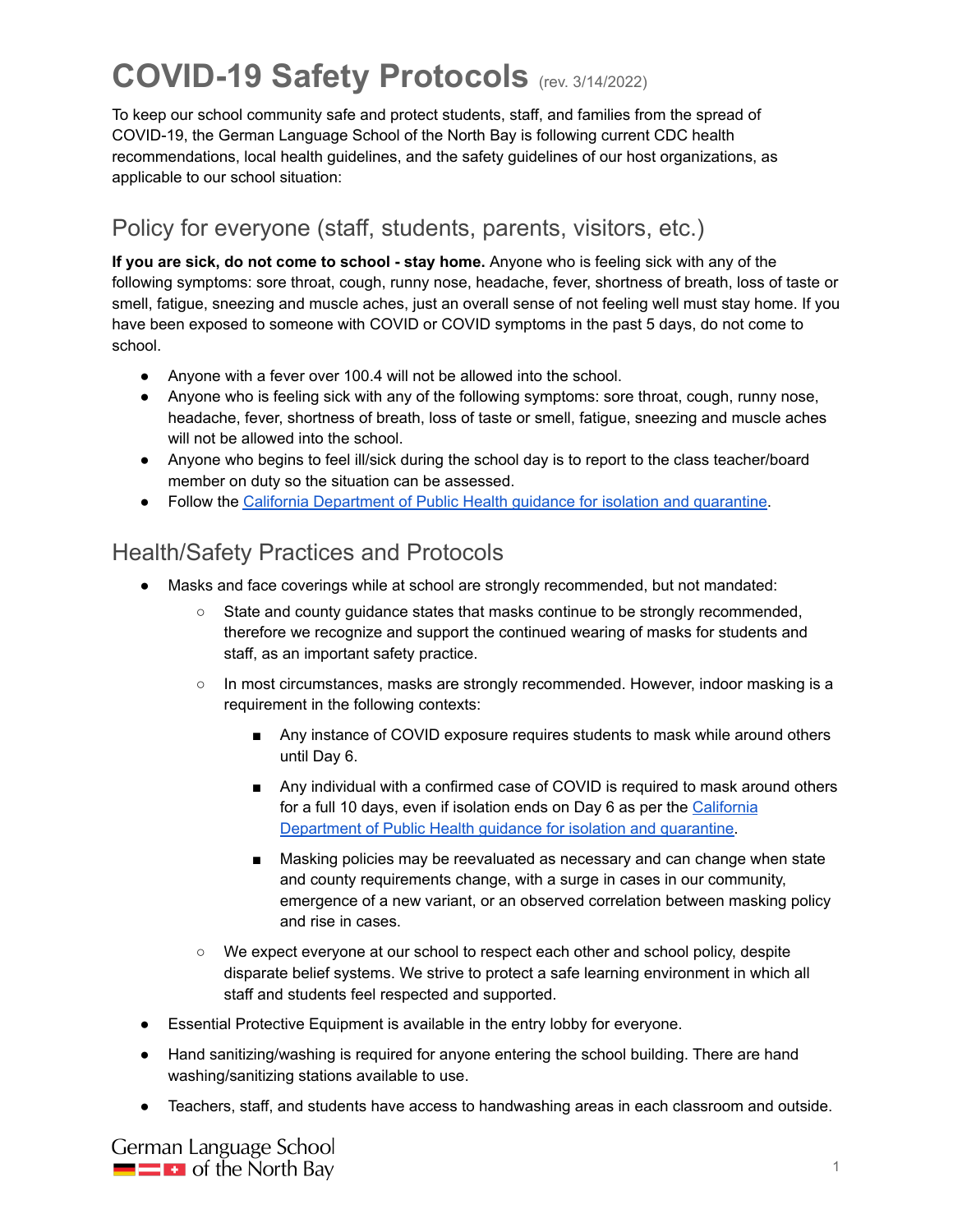- Time to wash hands is built into classroom routines, during outside play, Pause activities, and bathroom breaks.
- If a student becomes ill/sick they will be removed from the classroom.
	- The ill student will stay in an isolated area in the entry lobby until the parent arrives
	- A call will be made to the parents to pick up the student.
	- $\circ$  If the student is an adult, then they can head home or we will call their emergency contact if they require assistance.
- If a student tests positive for Covid-19, please email your teacher and the school [\(info@germanschoolmarin.com](mailto:info@germanschoolmarin.com)) or call us at 415.897.9771 to receive further instructions about returning to school.
- Follow the California [Department](https://www.cdph.ca.gov/Programs/CID/DCDC/Pages/COVID-19/Guidance-on-Isolation-and-Quarantine-for-COVID-19-Contact-Tracing.aspx) of Public Health guidance for isolation and quarantine.

#### **Training**

All teachers, staff, and board members receive required training on the following items:

- Cleaning/Disinfecting
- Classroom Management during COVID
- Safety/Health/First Aid
- Sick Policies

Prior to school starting all parents and students receive information on current Covid-19 policies, procedures, and expectations.

### Cleaning & Disinfecting

Teachers, staff, and board members will clean/disinfect high-touch surfaces before and after Saturday school. Each teacher will be provided with cleaning supplies, sanitizing wipes, gloves, and masks.

Each student is responsible for their own basic school supplies and school materials should not be shared. Teachers communicate with their students/families regarding specific needs for their classroom. Some school owned, shared supplies (eg. scissors, glue sticks) will be sanitized before use.

Electronic devices such as projectors and Chromebooks need to be sanitized after each use. Students are not to share Chromebooks in class, unless they are cleaned before they are passed on.

### Health Screening for Students and Staff

Parents and caregivers will monitor their children for signs of infectious illness before coming to Saturday school. Teachers/Board members conduct health screenings each prior to class. All teachers and board members check-in in the entry lobby to complete the health screening.

### Physical Distancing

During school, teachers, board members, and students will practice physical distancing of three feet when practicable. Students will be placed at desk/tables that are at least 3 feet apart and physical distancing will be maintained to help keep students as separate as possible.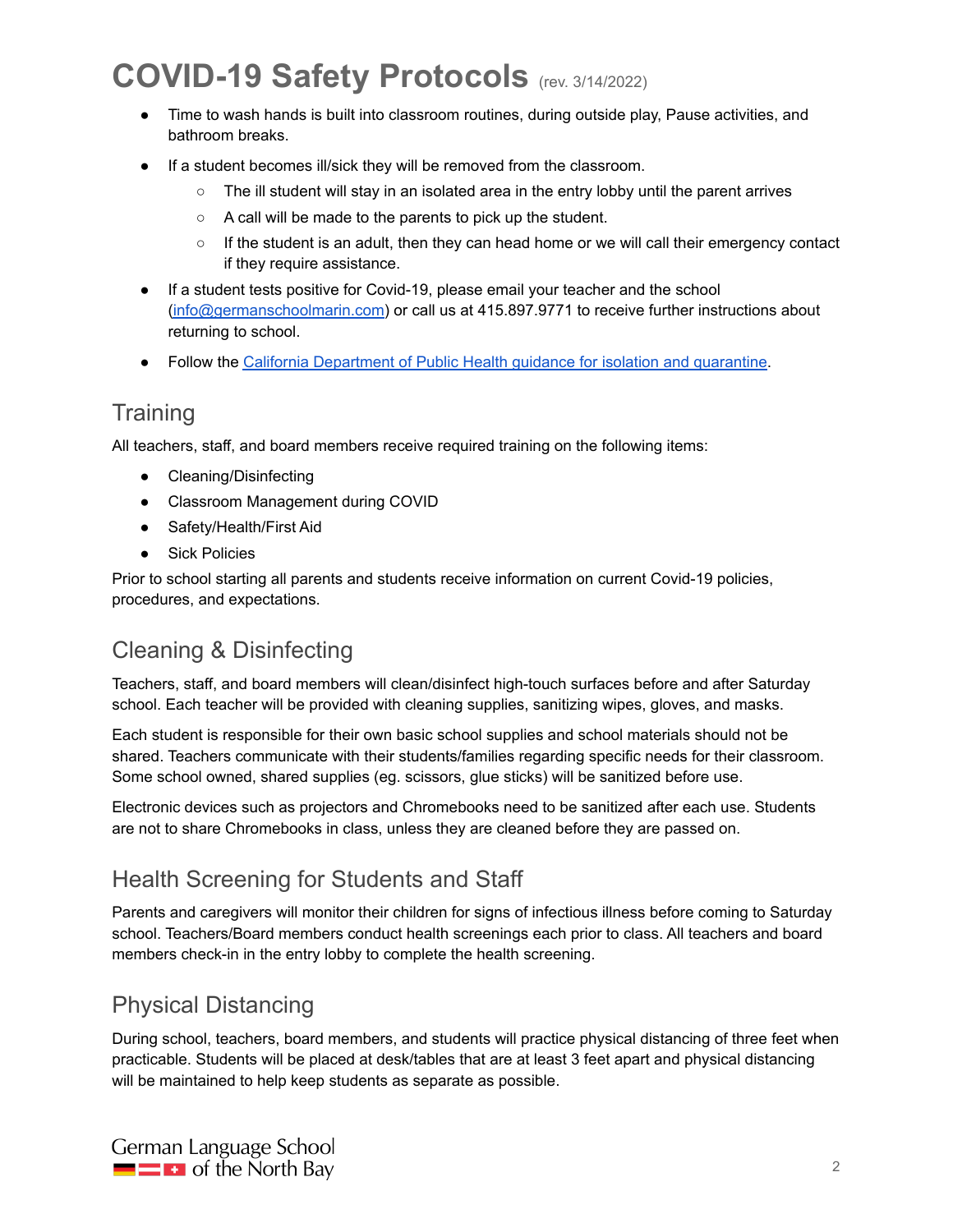## Face Coverings

State and county guidance states that masks continue to be strongly recommended, therefore we recognize and support the continued wearing of masks for students and staff, who choose to do so as an important safety practice. In most circumstances, masks are strongly recommended. However, indoor masking is a requirement in the following contexts:

- Any instance of COVID exposure requires students to mask while around others until Day 6.
- Any individual with a confirmed case of COVID is required to mask around others for a full 10 days, even if isolation ends on Day 6.
- Masking policies may be reevaluated as necessary and can change when state and county requirements change, with a surge in cases in our community, emergence of a new variant, or an observed correlation between masking policy and rise in cases.

#### Teacher/Parent Communication for possible COVID scenarios

We currently use and follow the template provided by Marin County of Public Health to ensure scenarios of possible COVID exposure are handled immediately.

#### Accurate Attendance/Data

Teachers are responsible for taking classroom attendance each Saturday. They will follow up with the families of absent students, for the purpose of tracking possible COVID-19 infections. Any student who tests positive for COVID must be cleared before returning to the classroom.

# Drop Off and Pick Up

Starting at 9:15, youth students from PreK through Elementary I will line up in the outside recess area, in designated spots class by class. Teachers will lead their classes into the building, one after the other, at 9:30am. Parents should drop off their children in the outside recess area and not enter the school building to help avoid crowding and gathering. Students from Elementary II through Adult class levels head straight up to their classroom. If a student arrives late (after 9:30am), they must check-in downstairs before going up to their classroom. Teachers will bring children/youth students back downstairs to the outside recess area for pick-up.

### Outdoor Space for Education

Teachers are encouraged to hold lessons outside (weather permitting). The campus has a large outdoor area that can be used for educational purposes. During the warmer months there is adequate space and shade. Teachers communicate with each other about time outside to keep from crowding spaces.

#### Routines and Schedules

Hand washing routines happen in intervals throughout the school morning in each of the classrooms. Students wash hands before class, after using the restroom, after Pause, and at the end of school.